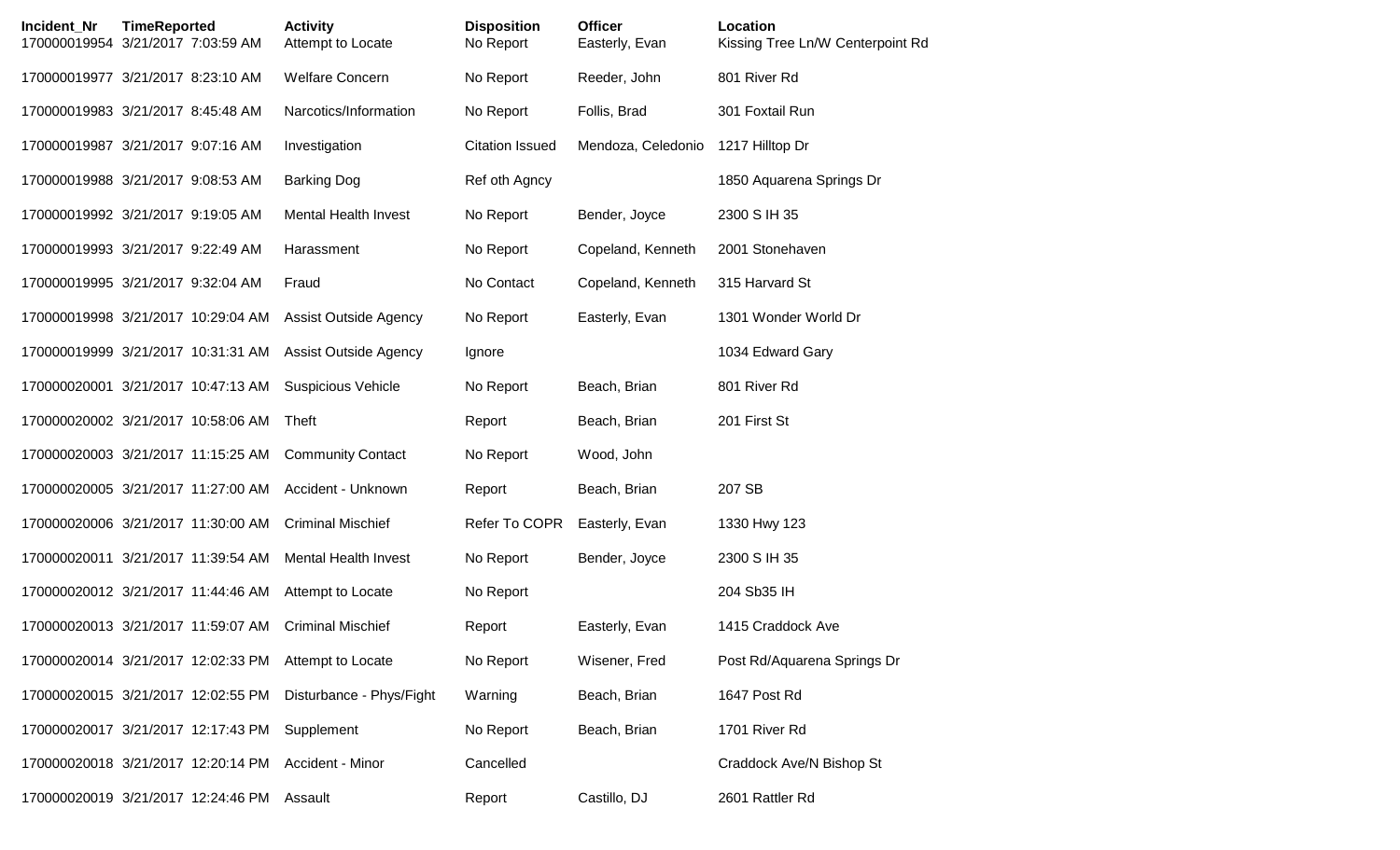| 170000020022 3/21/2017 12:42:03 PM |  | Information                 | Report                 | Tankersley, Chris   | 2300 S IH 35                             |
|------------------------------------|--|-----------------------------|------------------------|---------------------|------------------------------------------|
| 170000020024 3/21/2017 12:51:32 PM |  | Assault                     | No Report              | Fisher, Danny       | 2601 Rattler Rd                          |
| 170000020025 3/21/2017 12:53:45 PM |  | <b>Mental Health Invest</b> | Report                 | Sheridan, Grant     | 1200 N Bishop St                         |
| 170000020031 3/21/2017 1:21:16 PM  |  | <b>Suspicious Vehicle</b>   | No Report              |                     | Post Rd/Uhland Rd                        |
| 170000020035 3/21/2017 1:40:14 PM  |  | Investigation               | Report                 | Fisher, Danny       | 2601 Rattler Rd                          |
| 170000020039 3/21/2017 1:52:49 PM  |  | Disturbance - Verbal        | No Report              | Tennant, Casey      | 250 S Stagecoach Trl                     |
| 170000020042 3/21/2017 2:15:01 PM  |  | Accident - Minor            | <b>Blue Form Issue</b> | Cormier, Claudia    | 700 Barnes Dr                            |
| 170000020043 3/21/2017 2:15:46 PM  |  | <b>Foot Patrol</b>          | No Report              | Reeder, John        | 330 S Guadalupe St                       |
| 170000020044 3/21/2017 2:20:27 PM  |  | Investigation               | No Report              | Nevarez, Phillip    | 1301 Hwy 123                             |
| 170000020045 3/21/2017 2:21:25 PM  |  | <b>Flagged Down</b>         | No Report              | Reeder, John        | 408 S Guadalupe St                       |
| 170000020047 3/21/2017 2:28:38 PM  |  | Viol City Ordinance         | No Report              | Wooten, Christopher | 1015 Hwy 80                              |
| 170000020049 3/21/2017 2:33:59 PM  |  | Assault                     | No Report              | Beach, Brian        | 1610 N IH 35                             |
| 170000020050 3/21/2017 2:35:15 PM  |  | Attempt to Locate           | No Report              | Tennant, Casey      | 2300 S IH 35                             |
| 170000020054 3/21/2017 3:16:29 PM  |  | <b>Flagged Down</b>         | No Report              | Wooten, Christopher | 802 Conway Dr                            |
| 170000020056 3/21/2017 3:29:59 PM  |  | Investigation               | Report                 | Elrod, Robert       | 2300 S IH 35                             |
| 170000020057 3/21/2017 3:31:24 PM  |  | Disturbance - Verbal        | No Report              | Follis, Brad        | 301 Foxtail Run                          |
| 170000020058 3/21/2017 3:37:45 PM  |  | <b>Welfare Concern</b>      | No Report              | Tennant, Casey      | 704 W Hopkins St                         |
| 170000020060 3/21/2017 3:46:33 PM  |  | <b>Criminal Mischief</b>    | Report                 | Scott, Charles      | 503 Springtown Way                       |
| 170000020062 3/21/2017 3:56:07 PM  |  | Sexual Assault - Child      | No Report              | Reeder, John        | 1000 Blk Faris St                        |
| 170000020063 3/21/2017 3:56:42 PM  |  | Credit/Debit Abuse          | No Report              | Sarver, Stephen     | 1740 Old Ranch Road 12                   |
| 170000020065 3/21/2017 4:14:46 PM  |  | Forgery                     | Ref oth Agncy          | Tennant, Casey      | 2300 S IH 35                             |
| 170000020069 3/21/2017 4:25:09 PM  |  | Disturbance - Noise         | Cancelled              | Smith, Marcus       | 1202 Thorpe Ln                           |
| 170000020071 3/21/2017 4:44:53 PM  |  | Narcotics/Information       | No Report              | Sarver, Stephen     | 2300 S IH 35                             |
| 170000020072 3/21/2017 4:46:19 PM  |  | Attempt to Locate           | No Report              |                     | Wooten, Christopher 1210 Wonder World Dr |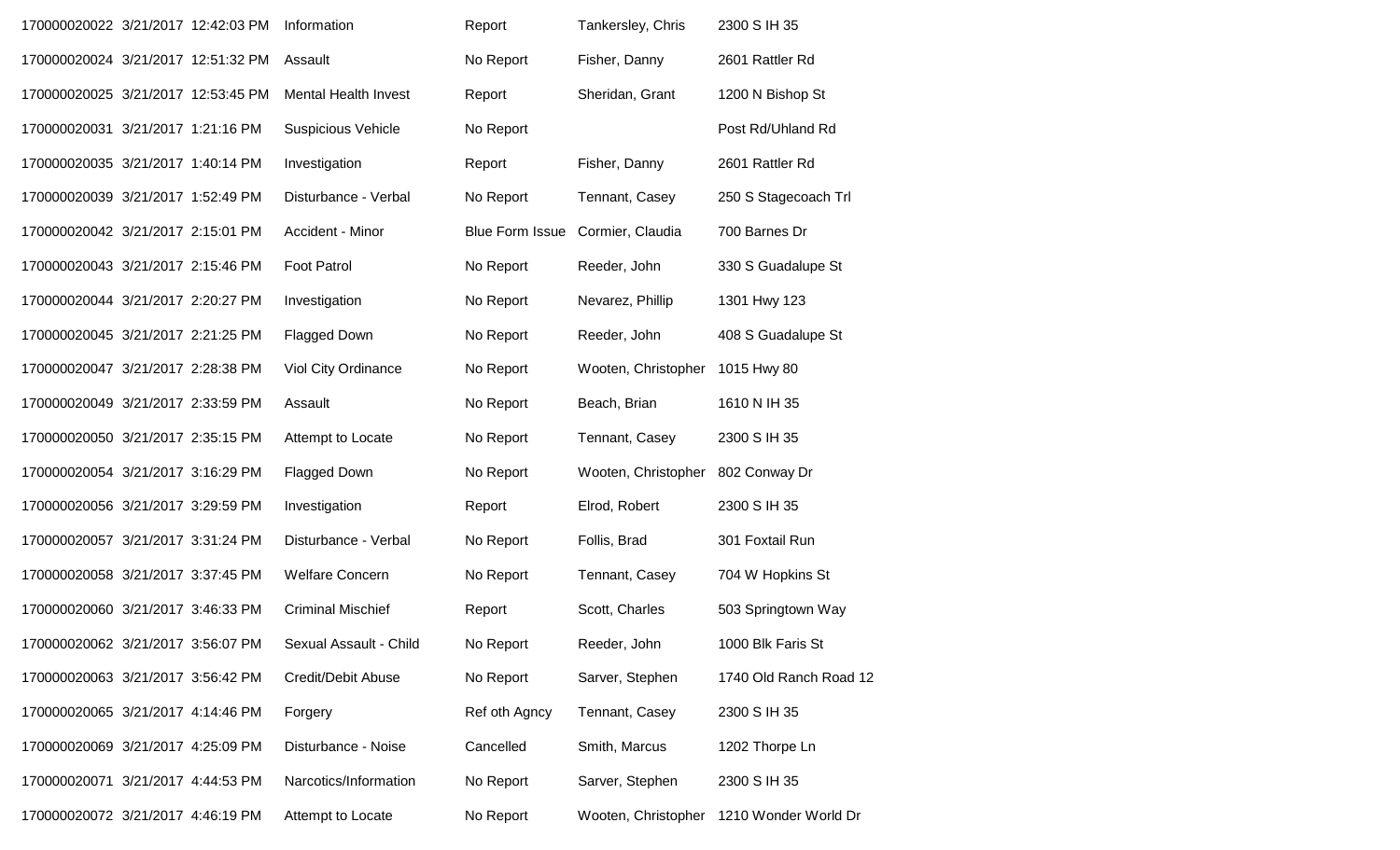| 170000020073 3/21/2017 4:56:30 PM |  | <b>Flagged Down</b>          | Ignore          |                                      | Wooten, Christopher 1250 Wonder World Dr |
|-----------------------------------|--|------------------------------|-----------------|--------------------------------------|------------------------------------------|
| 170000020074 3/21/2017 5:02:31 PM |  | Theft                        | Refer To COPR   | Tennant, Casey                       | 2300 S IH 35                             |
| 170000020075 3/21/2017 5:10:32 PM |  | Investigation                | No Report       | Hartman, Ryan                        | 2300 S IH 35                             |
| 170000020076 3/21/2017 5:14:02 PM |  | Investigation                | No Contact      | Mendoza, Celedonio                   | 311 Lee St                               |
| 170000020077 3/21/2017 5:17:12 PM |  | Mental Health Follow Up      | No Report       | Sheridan, Grant                      | 350 North St                             |
| 170000020078 3/21/2017 5:19:19 PM |  | <b>Assist Animal Control</b> | Assist Oth. Ag. | Smith, Marcus                        | 1354 Thorpe Ln                           |
| 170000020080 3/21/2017 5:23:14 PM |  | <b>Public Assist</b>         | No Report       | Tennant, Casey                       | 2300 S IH 35                             |
| 170000020081 3/21/2017 5:29:51 PM |  | <b>Community Contact</b>     | No Report       | Lee, Don                             | 2300 S IH 35                             |
| 170000020083 3/21/2017 5:32:09 PM |  | Investigation                | No Report       | Cormier, Claudia                     | 1975 Aquarena Springs Dr                 |
| 170000020084 3/21/2017 5:32:33 PM |  | Investigation                | No Report       | Cormier, Claudia                     | 1800 Aquarena Springs Dr                 |
| 170000020085 3/21/2017 5:36:07 PM |  | Foot Patrol                  | No Report       | Sparenberg, Andrew                   | N LBJ Dr/E Hutchison St                  |
| 170000020088 3/21/2017 5:45:23 PM |  | <b>Community Contact</b>     | No Report       | Hartman, Ryan                        | 139 E Hopkins St                         |
| 170000020092 3/21/2017 6:05:55 PM |  | Accident - Hit and Run       | No Report       | Beller, Paul                         | 104 N IH 35                              |
| 170000020097 3/21/2017 6:30:21 PM |  | <b>Assist EMS</b>            | No Report       | Cormier, Claudia                     | 1150 E River Ridge Pkwy                  |
| 170000020099 3/21/2017 6:39:34 PM |  | Theft                        | No Report       | Sparenberg, Andrew                   | 641 E Hopkins St                         |
| 170000020101 3/21/2017 6:51:33 PM |  | <b>Assist Outside Agency</b> | No Report       | Sparenberg, Andrew                   | 2300 S IH 35                             |
| 170000020102 3/21/2017 6:52:32 PM |  | <b>Animal Call</b>           | Unfounded       | Cormier, Claudia                     | 1015 Hwy 80                              |
| 170000020103 3/21/2017 6:53:37 PM |  | Information                  | No Report       | Sparenberg, Andrew                   | 2300 S IH 35                             |
| 170000020104 3/21/2017 7:14:40 PM |  | <b>Civil Matter</b>          | No Report       | Wooten, Christopher 312 Armstrong St |                                          |
| 170000020107 3/21/2017 7:29:46 PM |  | Discharged Firearm           | Unfounded       | Cormier, Claudia                     | 1655 Mill St                             |
| 170000020110 3/21/2017 7:41:08 PM |  | Disturbance - Verbal         | No Report       | Cormier, Claudia                     | 1631 Aquarena Springs Dr                 |
| 170000020113 3/21/2017 7:56:48 PM |  | Disturbance - Phys/Fight     | Report          | Tennant, Casey                       | 1610 N IH 35                             |
| 170000020115 3/21/2017 8:12:36 PM |  | Theft                        | Report          | Beller, Paul                         | 1701 River Rd                            |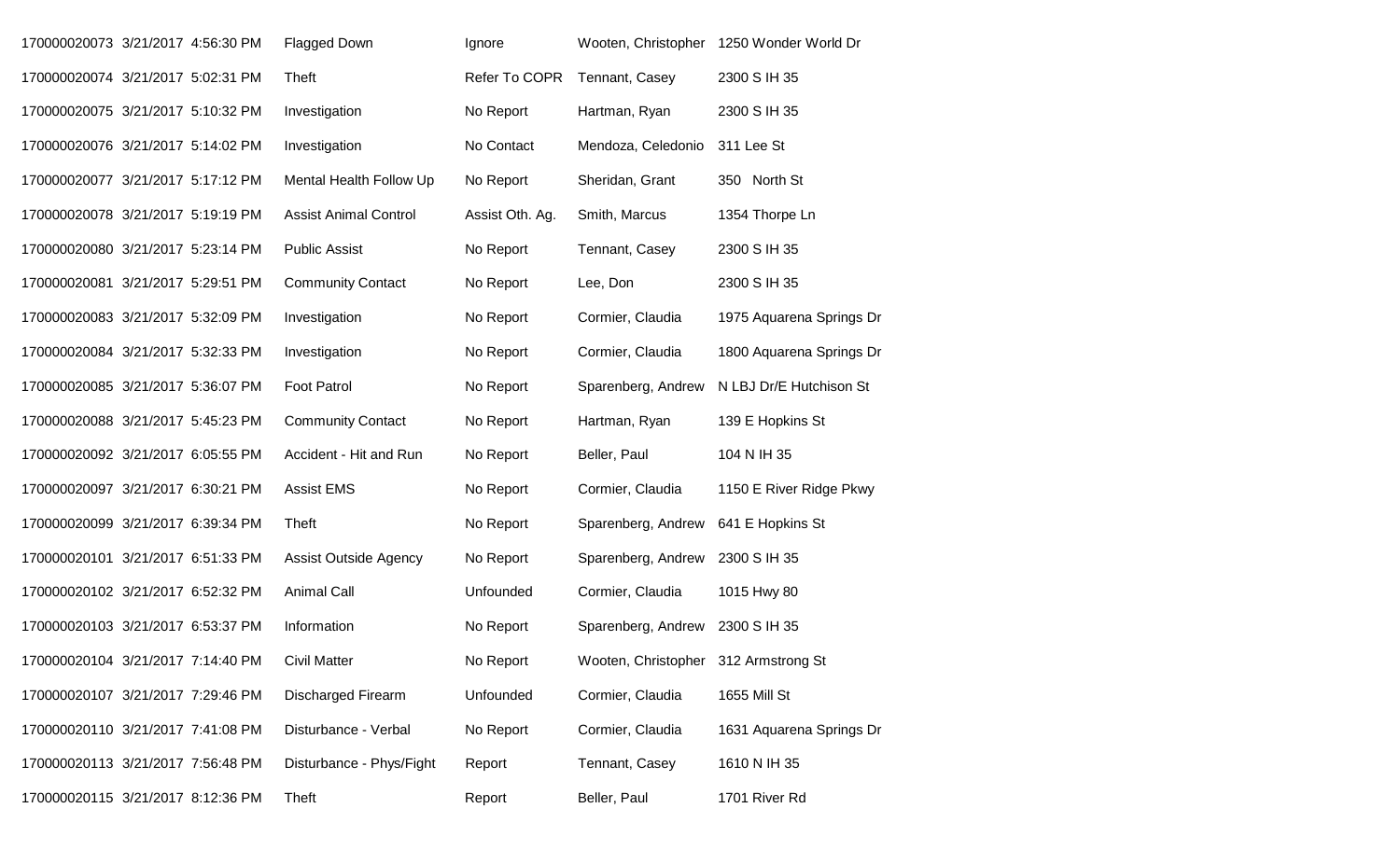| 170000020117 3/21/2017 8:20:46 PM  |  | Disturbance - Phys/Fight        | Report                 | Gonzales, Gavin     | 716 N IH 35                |
|------------------------------------|--|---------------------------------|------------------------|---------------------|----------------------------|
| 170000020118 3/21/2017 8:24:04 PM  |  | <b>Suspicious Circumstances</b> | No Report              | Sarver, Stephen     | 1001 Perkins St            |
| 170000020120 3/21/2017 8:34:02 PM  |  | Investigation                   | No Report              | Hartman, Ryan       | 2300 S IH 35               |
| 170000020124 3/21/2017 8:50:40 PM  |  | Vehicle Theft                   | No Report              | Crook, Daniel       | 222 Durango St             |
| 170000020127 3/21/2017 8:52:51 PM  |  | Investigation                   | No Report              | Charleswell, Eric   | 2300 S IH 35               |
| 170000020128 3/21/2017 8:54:53 PM  |  | Disturbance - Verbal            | No Report              | Putnam, Justin      | 1105 San Marcos Pkwy       |
| 170000020130 3/21/2017 9:08:31 PM  |  | Disturbance - Verbal            | No Report              | Sarver, Stephen     | 205 Craddock Ave           |
| 170000020132 3/21/2017 9:12:43 PM  |  | <b>Suspicious Vehicle</b>       | No Report              | Seals, Bradley      | 1951 Aquarena Springs Dr   |
| 170000020141 3/21/2017 9:49:19 PM  |  | Assault                         | No Report              | Sarver, Stephen     | 208 W San Antonio St       |
| 170000020144 3/21/2017 9:59:05 PM  |  | <b>Assist EMS</b>               | Report                 | Wooten, Christopher | 410 Broadway St            |
| 170000020145 3/21/2017 10:02:08 PM |  | Attempt to Locate               | No Report              | Gonzales, Gavin     | 210 SB                     |
| 170000020147 3/21/2017 10:09:06 PM |  | Attempt to Locate               | No Report              | Charleswell, Eric   | 199 NB                     |
| 170000020148 3/21/2017 10:13:33 PM |  | <b>Suspicious Circumstances</b> | No Report              | Tennant, Casey      | 1202 S IH 35               |
| 170000020151 3/21/2017 10:28:07 PM |  | <b>Warrant Service</b>          | No Report              | Gonzales, Gavin     | 1980 Aquarena Springs Dr   |
| 170000020154 3/21/2017 10:50:11 PM |  | <b>Suspicious Vehicle</b>       | No Report              | Gonzales, Gavin     | 1019 Hwy 80                |
| 170000020155 3/21/2017 10:55:59 PM |  | <b>Suspicious Circumstances</b> | No Report              | Cyrus, Lance        | 100 Warden Ln              |
| 170000020156 3/21/2017 10:57:27 PM |  | <b>Public Assist</b>            | No Report              | Gonzales, Gavin     | 927 Hwy 80                 |
| 170000020157 3/21/2017 11:06:07 PM |  | <b>Suspicious Vehicle</b>       | <b>Citation Issued</b> | Charleswell, Eric   | 1001 E McCarty Ln          |
| 170000020162 3/21/2017 11:21:54 PM |  | Disturbance - Noise             | Not Verified           | Gonzales, Gavin     | 650 River Rd               |
| 170000020163 3/21/2017 11:26:21 PM |  | <b>Suspicious Person</b>        | No Contact             | Smith, Marcus       | Rogers Rdg/Ed J L Green St |
| 170000020164 3/21/2017 11:36:40 PM |  | Investigation                   | No Report              | Tennant, Casey      | 1001 E McCarty Ln          |
| 170000020166 3/21/2017 11:41:39 PM |  | Disturbance - Phys/Fight        | Report                 | Sarver, Stephen     | 904 Craddock Ave           |
| 170000020168 3/22/2017 12:03:47 AM |  | Viol City Ordinance             | Verbal Warning         | Crook, Daniel       | 602 Hines St               |
| 170000020169 3/22/2017 12:04:16 AM |  | Attempt to Locate               | Unfounded              | Gonzales, Gavin     | 203 NB                     |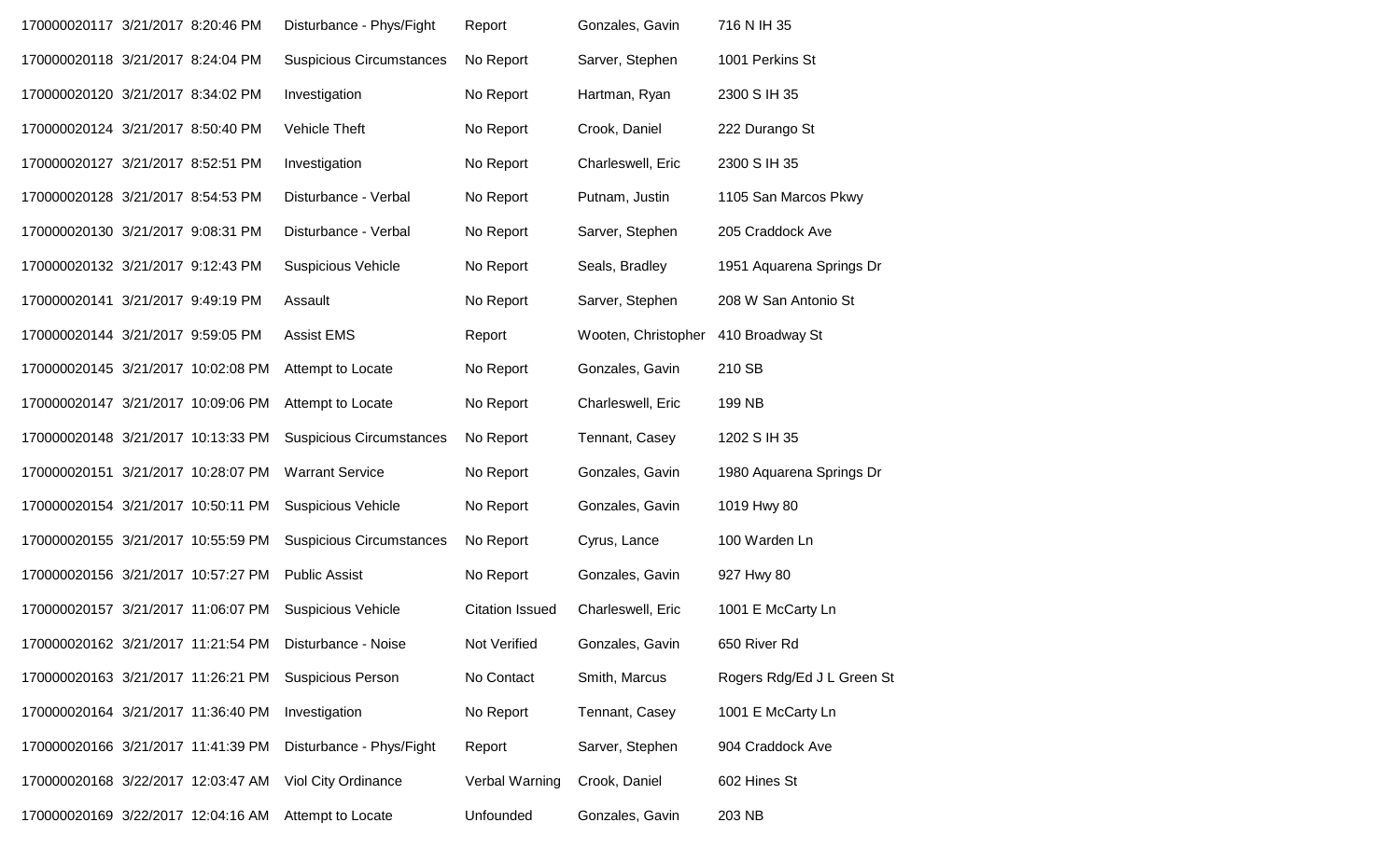| 170000020170 3/22/2017 12:05:14 AM |  | <b>Assist Outside Agency</b> | No Report              | Putnam, Justin      | Owens St/W Holland St         |
|------------------------------------|--|------------------------------|------------------------|---------------------|-------------------------------|
| 170000020171 3/22/2017 12:09:01 AM |  | Disturbance - Phys/Fight     | Detention Juv          | Putnam, Justin      | 1640 Aquarena Springs Dr      |
| 170000020174 3/22/2017 12:37:34 AM |  | <b>Suspicious Vehicle</b>    | No Report              | Wooten, Christopher | Lago Vista/Crystal River Pkwy |
| 170000020175 3/22/2017 12:39:39 AM |  | <b>Alcohol Violation</b>     | <b>Citation Issued</b> | Hartman, Ryan       | 138 N LBJ Dr                  |
| 170000020176 3/22/2017 12:41:13 AM |  | Disturbance - Verbal         | No Report              | Cyrus, Lance        | 1655 Mill St                  |
| 170000020178 3/22/2017 12:47:10 AM |  | <b>Public Intoxication</b>   | Verbal Warning         | Hartman, Ryan       | 124 N LBJ Dr                  |
| 170000020181 3/22/2017 1:01:06 AM  |  | Public Intoxication          | Arrest                 | Wisener, Andrew     | 120 E San Antonio St          |
| 170000020187 3/22/2017 1:38:39 AM  |  | <b>Suspicious Vehicle</b>    | Verbal Warning         | Charleswell, Eric   | 2601 Rattler Rd               |
| 170000020189 3/22/2017 1:41:58 AM  |  | <b>Alcohol Violation</b>     | <b>Citation Issued</b> | Prado, Richard      | 100 N Guadalupe St            |
| 170000020190 3/22/2017 1:44:45 AM  |  | <b>Suspicious Vehicle</b>    | No Report              | Cyrus, Lance        | 500 Harvey St                 |
| 170000020191 3/22/2017 1:47:11 AM  |  | <b>Suspicious Vehicle</b>    | No Report              | Wooten, Christopher | 105 N IH 35                   |
| 170000020192 3/22/2017 1:49:01 AM  |  | Pedestrian Stop              | Verbal Warning         | Wisener, Andrew     | W San Antonio St/Guadalupe St |
| 170000020194 3/22/2017 1:55:14 AM  |  | Foot Patrol                  | No Report              | Wooten, Christopher | 205 S C M Allen Pkwy          |
| 170000020201 3/22/2017 2:17:37 AM  |  | Pedestrian Stop              | <b>Citation Issued</b> | Prado, Richard      | W San Antonio St/Guadalupe St |
| 170000020202 3/22/2017 2:22:12 AM  |  | Pedestrian Stop              | <b>Citation Issued</b> | Hartman, Ryan       | E Hopkins St/N LBJ Dr         |
| 170000020205 3/22/2017 2:33:30 AM  |  | Disturbance - Noise          | Verbal Warning         | Wooten, Christopher | 1150 E River Ridge Pkwy       |
| 170000020206 3/22/2017 2:38:44 AM  |  | Disturbance - Phys/Fight     | No Contact             | Sarver, Stephen     | 109 Craddock Ave              |
| 170000020207 3/22/2017 2:46:31 AM  |  | <b>Suspicious Vehicle</b>    | No Report              | Putnam, Justin      | 630 E Hopkins St              |
| 170000020208 3/22/2017 2:51:01 AM  |  | <b>Suspicious Vehicle</b>    | No Report              | Gonzales, Gavin     | 2396 N IH 35                  |
| 170000020209 3/22/2017 2:55:23 AM  |  | <b>Suspicious Vehicle</b>    | No Report              | Putnam, Justin      | 630 E Hopkins St              |
| 170000020210 3/22/2017 3:01:43 AM  |  | Investigation                | No Report              | Putnam, Justin      | 200 Springtown Way            |
| 170000020214 3/22/2017 3:31:45 AM  |  | <b>Suspicious Person</b>     | Arrest                 | Putnam, Justin      | 326 W Hopkins St              |
| 170000020216 3/22/2017 3:42:25 AM  |  | <b>Suspicious Vehicle</b>    | No Report              | Gonzales, Gavin     | 1321 N IH 35                  |